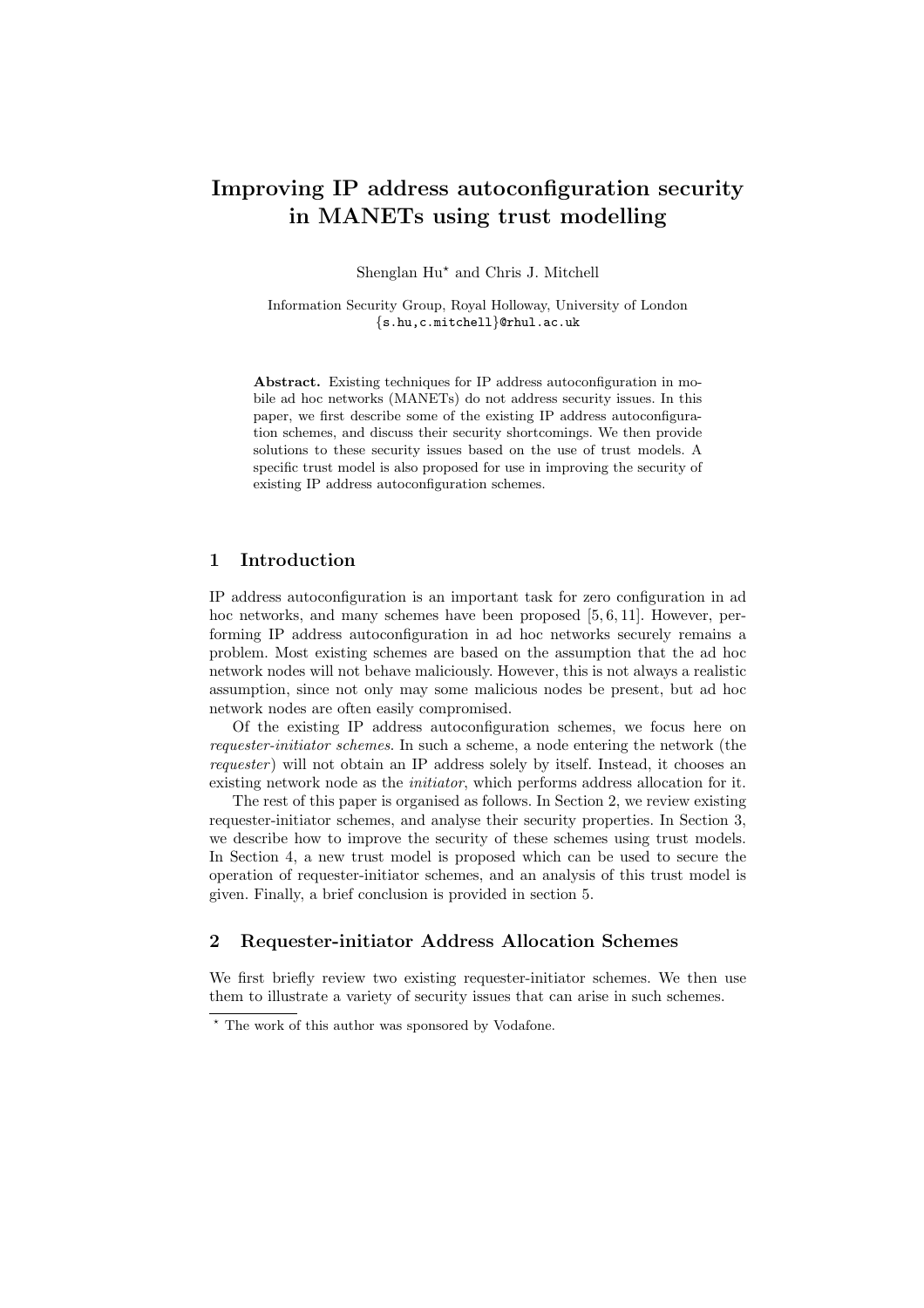Nesargi and Prakash proposed the MANETconf scheme [5], a distributed dynamic host configuration protocol for MANETs. In this scheme, when a new node (the requester) joins an ad hoc network, it broadcasts a request message to its neighbour nodes. If the requester is the only node in the network, then it becomes an initiator; otherwise, it will receive a reply message from one or more of its neighbour nodes. It then selects one of its reachable neighbour nodes as an initiator. Each node in the network stores the set of addresses currently being used, as well as those that can be assigned to a new node. The initiator selects an IP address from the available addresses and checks the uniqueness of the address by broadcasting a message to all network nodes. If the IP address is already being used, then the initiator selects another IP address and repeats the process until it finds a unique IP address which it allocates to the requester.

Fazio, Villri and Puliafito [2] proposed another requester-initiator scheme for IP address autoconfiguration based on MANETconf [5] and the Perkins-Royer-Das [6] scheme. In this protocol, a NetID is associated with each ad hoc network, and each node is therefore identified by a (NetID, HostID) pair. When a new node (a requester) joins an ad hoc network, it randomly selects a 4-byte HostID and requests the initiator to allocate it a unique address. The initiator randomly chooses a candidate IP address and broadcasts it to all other nodes to check for uniqueness. When the initiator finds a unique address, it sends the requester this address and the NetID of the network. The NetID is used to detect merging of networks. When partitioning happens, the NetID of each part will be changed.

In all requester-initiator schemes, including those briefly described above, IP address allocation for new nodes depends on the correct behaviour of the initiator and other existing nodes. However, in reality, malicious nodes may be present in an ad hoc network, potentially causing a variety of possible problems. We now note a number of potential security problems.

Firstly, if a malicious node acts as an initiator, it can deliberately assign a duplicate address to a requester, causing IP address collisions. In schemes where a node stores the set of addresses currently being used, it can also trigger IP address allocations for nodes that do not exist, thereby making IP addresses unavailable for other nodes that may wish to join the MANET. This gives rise to a serious denial-of-service attack.

Secondly, a malicious node can act as a requester and send address request messages to many initiators simultaneously, who will communicate with all other nodes in order to find a unique address. This will potentially use a lot of the available bandwidth, again causing a denial-of-service attack.

Thirdly, a malicious node in the network could claim that the candidate IP address is already in use whenever it receives a message from an initiator to check for duplication. As a result no new nodes will be able to get an IP address and join the network. It can also change its IP address to deliberately cause an IP address collision, forcing another node to choose a new IP address. This could lead to the interruption of that node's TCP sessions.

The main purpose of this paper is to consider means to address these threats. We start by showing how a trust model satisfying certain simple properties can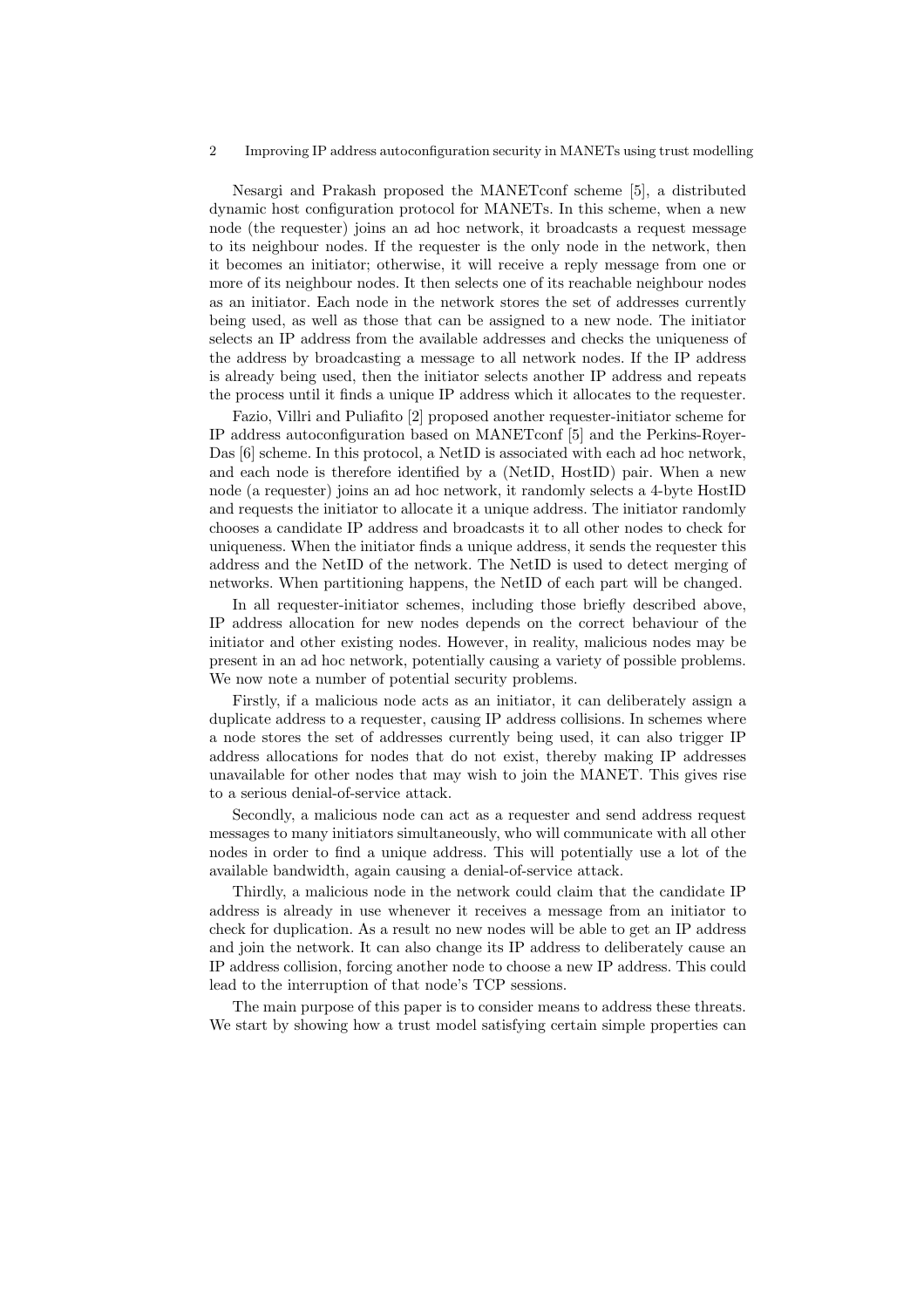be used to reduce these threats. Note that all three threats identified above result in denial-of-service attacks — this provides us with an implicit definition of what we mean by a malicious node, i.e. a node seeking to deny service to other network nodes; the nature of a malicious node is discussed further below.

## 3 Solutions Based on Trust Models

According to clause 3.3.54 of ITU-T X.509 [9], trust is defined as follows: "Generally an entity can be said to 'trust' a second entity when the first entity makes the assumption that the second entity will behave exactly as the first entity expects". In this paper, trust (in the form of a trust value) reflects the degree of belief that one entity has in the correctness of the behaviour of another entity. It is dynamic, and reduces if an entity misbehaves, and vice versa.

For the moment we do not assume any particular method of computing trust values; we simply suppose that such a method has been selected. We use the following terminology. For any nodes  $A$  and  $B$  in an ad hoc network, the trust value held by A for B, i.e. the level of trust A has in B, is a rational (floating point) value denoted by  $T_A(B)$ . Every node A has a threshold trust value, denoted by  $T_A^*$ . That is, A deems B as trustable if and only if the trust value that A currently assigns to B is at least its threshold trust value, i.e.  $T_A(B) \geq T_A^*$ ; otherwise node  $A$  will regard node  $B$  as a potentially malicious node.

Each node maintains its own threshold value  $T_A^*$ , i.e. different nodes may choose different trust thresholds. Hence the definition of malicious node may vary from node to node, depending on local policy. Every node also keeps a blacklist. Whenever it finds another node for which its trust value is lower than its threshold trust value, it deems this node a malicious node and adds this node to its blacklist. It will regularly calculate its trust values for the nodes in its blacklist and update its blacklist based on these new trust values. Except for the messages used for calculating trust values, it will ignore all other messages from nodes in its blacklist and will not route any other messages to these nodes.

One underlying assumption in this paper is that the number of malicious nodes in an ad hoc network is small. We also assume there is a trust model available with the following two properties, where the neighbour nodes of a node are those nodes that are within direct transmission range. (1) Any node can make a direct trust judgement on its neighbour nodes based on the information it gathers in a passive mode. If one of its neighbour nodes is malicious, it can detect the misbehaviour of this malicious node. It maintains trust values for all its neighbour nodes and regularly updates them. (2) Any node is able to calculate the trust values of non-neighbour nodes based on the trust values kept by itself and/or other nodes. We now show how such a trust model can be used to improve the security of any requester-initiator scheme.

#### 3.1 Choosing a Trustable Node as the Initiator

When a node N joins a network, it broadcasts a request message  $Neighbour$ -Query containing  $T_N^*$  to its neighbour nodes. If the requester is the only node in the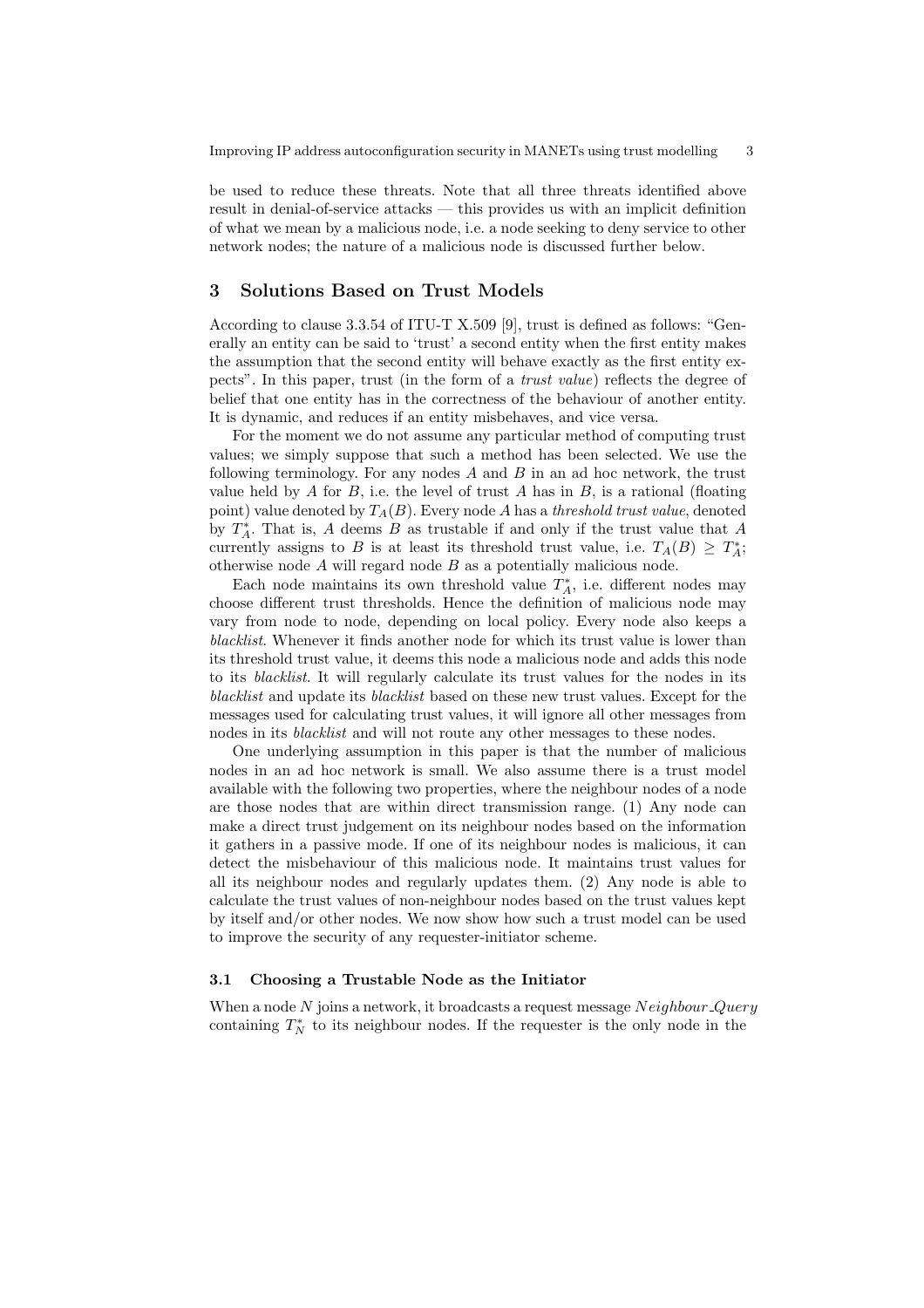network, then it becomes an initiator; otherwise, each of the other nodes receiving a Neighbour Query message will check the trust values it hold for its neighbour nodes, and send  $N$  a reply message  $InitREF$ , containing identifiers of the nodes for which the trust values it holds are greater than or equal to  $T_N^*$ . Once  $N$  has received  $InitREF$  messages from its neighbour nodes, it combines these messages and chooses as its *initiator* the responding neighbour node which appears in the most received InitREP messages. A malicious node is unlikely to appear in InitREP messages generated by honest neighbour nodes. Hence, given our assumption that a majority of the nodes in the network are honest nodes, the probability that a malicious node will be chosen as an initiator is low.

#### 3.2 Checking for Duplication of the Candidate Address

When an initiator A chooses a candidate IP address for a new node, it broadcasts an *Initiator\_Request* message to check for duplication. In order to protect a requester-initiator scheme against a DoS attack caused by malicious nodes claiming the possession of arbitrary candidate IP addresses chosen by initiators, the trust model can be used to discover possible malicious nodes. If initiator A receives a reply message  $Add\_Collision$  from an existing node (node  $B$ , say) indicating that B is already using the candidate IP address and B is not in  $A$ 's blacklist, then A will react to this reply as follows.

A either maintains a trust value for B or can calculate one (if B is not a neighbour node). If A's trust value for B is greater than or equal to  $T_A^*$ , then A believes that the candidate IP address is already being used. Node A will then choose another candidate IP address and repeat the procedure to check for duplication. Otherwise,  $A$  deems  $B$  a malicious node. In this case,  $A$  adds B to its blacklist and ignores this Add Collision message. A also broadcasts a *Malicious Suspect* message about B to all other nodes. When it receives  $A$ 's message, each node uses its trust value for node  $A$  (if necessary calculating it) to decide if it should ignore A's message. If A is deemed trustworthy, then it will calculate its trust value for  $B$ . If its newly calculated trust value for  $B$  is lower than its threshold acceptable trust value, then it adds  $B$  to its *blacklist*. As a result, misbehaving nodes will be permanently excluded from the network.

#### 3.3 Dealing with Possible Address Collisions

Suppose node E detects a collision of IP addresses between two existing nodes. It will then send a message about the collision to both of them. Any node (node  $F$ , say) receiving such a message considers its trust value for node  $E$  (calculated if necessary). If  $T_F(E) \geq T_F^*$ , then F will assign itself a new IP address. Otherwise,  $F$  will keep its current IP address and add  $E$  to its blacklist.

#### 3.4 Brief Analysis

The above protocol enhancements significantly improve the security of requesterinitiator schemes. Only trusted nodes will be chosen as initiators for address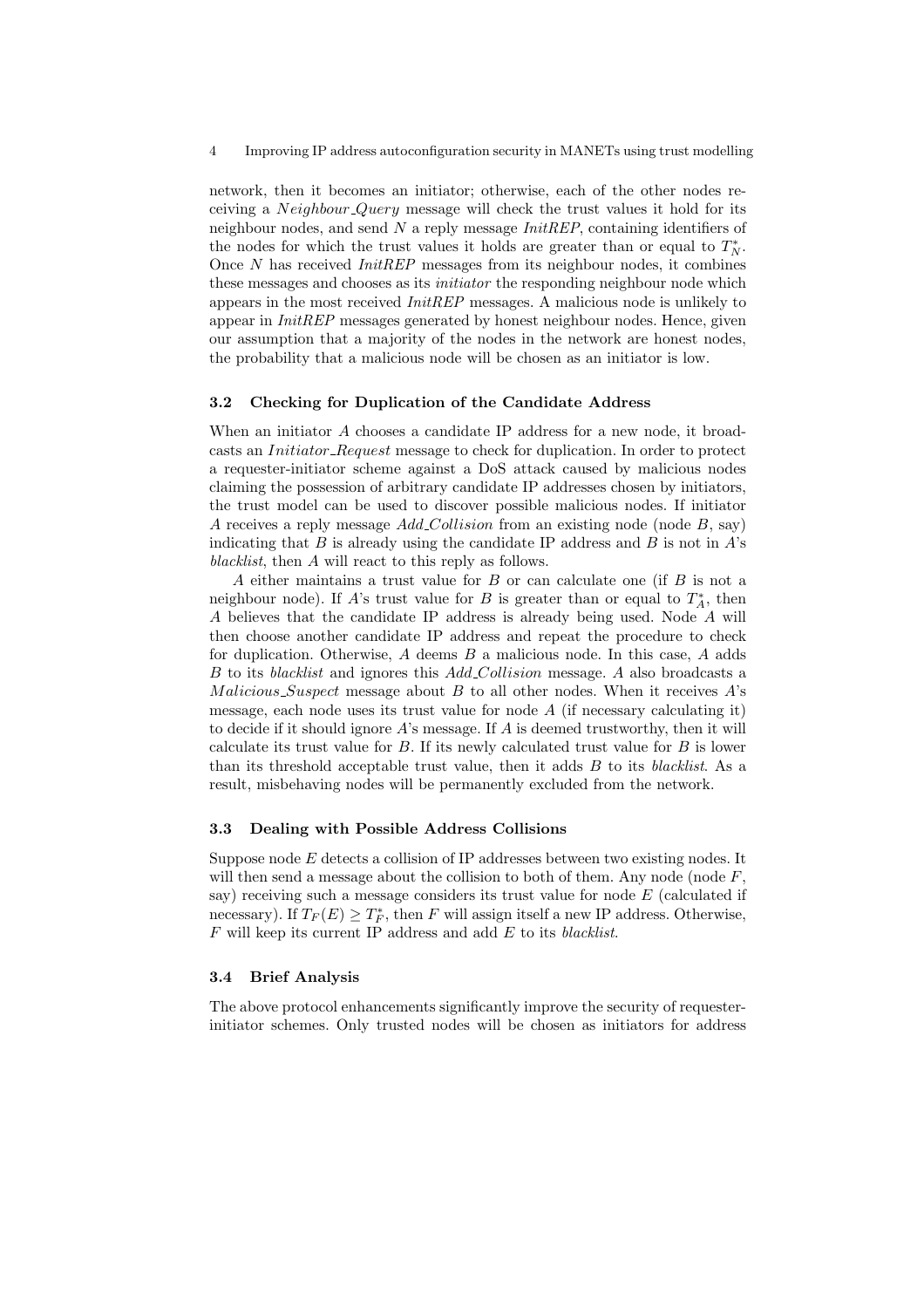allocation. Malicious nodes will be detected and isolated with the cooperation of other network nodes. The DoS attack caused by a malicious node claiming the possession of candidate IP addresses is prevented. Only minor computational costs will be incurred if the number of malicious nodes is small.

However, when a malicious node acts as a requester and simultaneously asks many initiators for IP address allocation, each initiator will treat this malicious node as a new node and will not be able to calculate a trust value for it (since there will no history of past behaviour on which to base the calculations). This kind of attack cannot be prevented by using the trust model approach described in this paper. Some other method outside the scope of trust modelling is required.

# 4 A Novel Trust Model

In the solutions described in section 3, we assume that there is a trust model by which the trust values between any two nodes can be calculated. Many methods have been proposed for trust modelling and management, see, for example [3, 10]. Unfortunately, none of them has all the properties discussed in Section 3. Thus, they cannot be straightforwardly adopted for use in our scheme. In this section we propose a trust model specifically designed to be used in this environment.

In our trust model, each trust value is in the range 0 to  $+1$ , signifying a continuous range from complete distrust to complete trust, i.e.  $T_A(B) \in [0, +1]$ . Each node maintains a trust table in which it stores the current trust value of all its neighbour nodes. When a new node joins a network, it sets the trust values for its neighbour nodes in its trust table to an initial value  $T_{init}$ , and dynamically updates these values using information gathered. A node computes its trust value for another node using one of the following two methods, depending on whether or not the other node is a neighbour node.

#### 4.1 Calculating Trust Values Between Neighbour Nodes

If B is a neighbour node of A, then A calculates  $T_A(B)$  based on the information A has gathered about B in previous transactions, using so-called passive mode, i.e. without requiring any special interrogation packets. Here we adopt the approach of Pirzada and McDonald [10] to gather information about neighbour nodes and to quantify trust. Potential problems could arise when using passive observation within a wireless ad hoc environment [8, 12]. The severity of these problems depends on the density of the network and the type of Medium Access Control protocol being used. This is an open issue which needs further research. In our paper, we assume that these problems will not occur.

Information about the behaviour of other nodes can be gathered by analysing received, forwarded and overheard packets monitored at the various protocol layers. Possible events that can be recorded in passive mode are the number and accuracy of: 1) Frames received, 2) Streams established, 3) Control packets forwarded, 4) Control packets received, 5) Routing packets received, 6) Routing packets forwarded, 7) Data forwarded, 8) Data received. We also use the following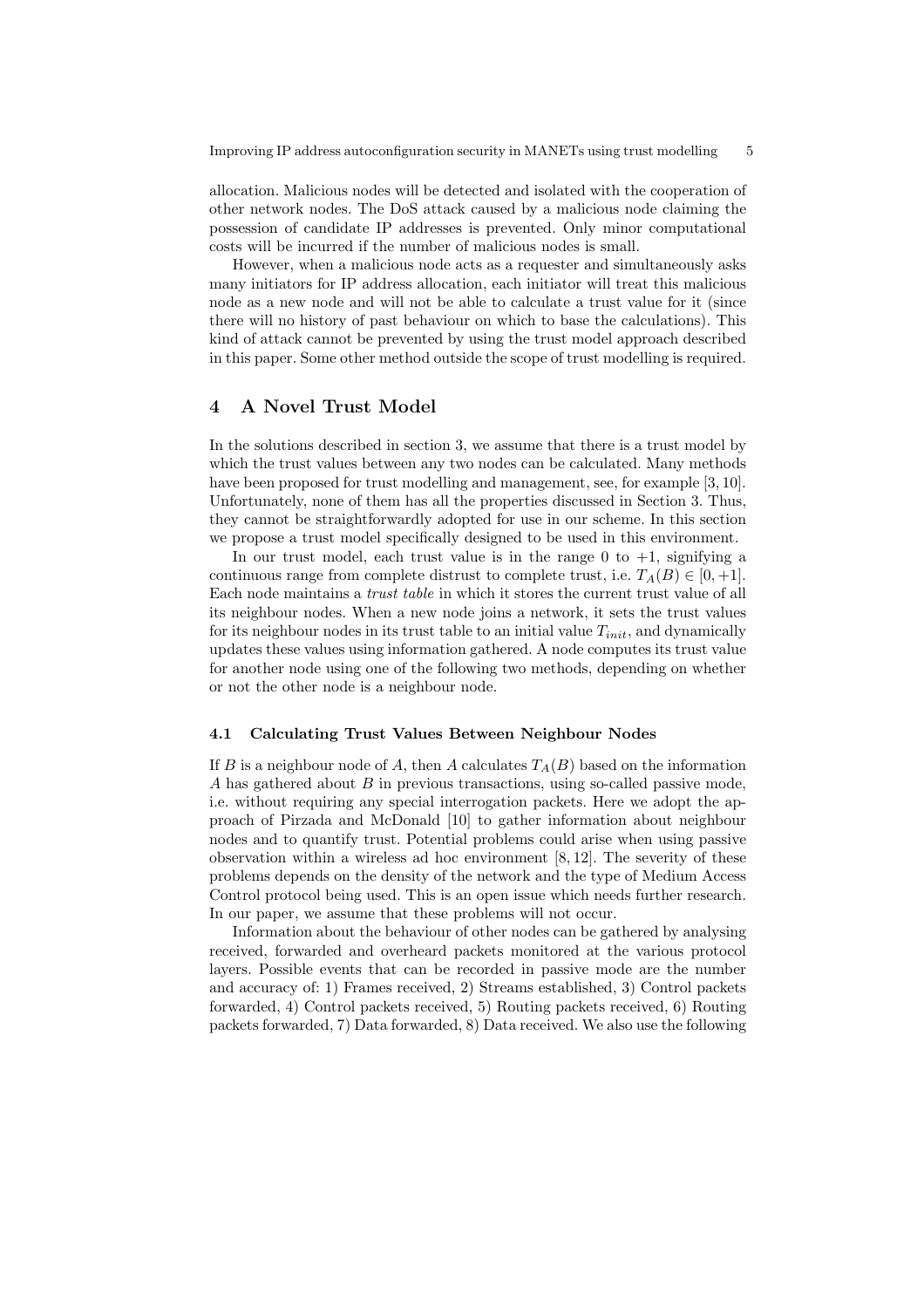events: 9) The length of time that  $B$  has used its current IP address in the network compared with the total length of time that B has been part of the network, and 10) How often a collision of B's IP address has been detected.

The information obtained by monitoring all these types of event is classified into  $n(n \geq 1)$  trust categories. Trust categories signify the specific aspect of trust that is relevant to a particular relationship and is used to compute trust for other nodes in specific situations. A uses the following equation, as proposed in [10], to calculate its trust for  $B$ :

$$
T_A(B) = \sum_{i=1}^n W_A(i) T_{A,i}(B)
$$

where  $W_A(i)$  is the weight of the *i*th trust category to A and  $\sum_{i=1}^n W_A(i) = 1$ ;  $T_{A,i}(B)$  is the situational trust of A for B in the *i*th trust category and is in the range  $[0, +1]$  for every trust category. More details can be found in [10].

Each node maintains trust values for its neighbour nodes in a trust value table, and regularly updates the table using information gathered. If a neighbour node moves out of radio range, the node entry in the trust table is kept for a certain period of time, since MANETs are highly dynamic and the neighbour node may soon be back in the range. However, if the neighbour node remains unreachable, then the entry is deleted from the trust table.

#### 4.2 Calculating trust values for other nodes

If B is not A's neighbour node (as may be the case in multi-hop wireless ad hoc networks),  $A$  needs to send a "Trust Calculation Request" to  $B$ , and  $B$  returns to A a "Trust Calculation Reply", which contains trust values for all nodes in the route along which it is sent back to  $A$ , as follows.

We adopt the *Route Discovery* method proposed in the Dynamic Source Routing Protocol (DSR) [7] to send A's Trust Calculation Request (TCReq) message to B. Node A transmits a TCReq as a single local broadcast packet, received by all nodes currently within wireless transmission range of A. The TCReq identifies the initiator  $(A)$  and target  $(B)$ , and also contains a unique request identifier, determined by A. Each TCReq also contains a route record of the address of each intermediate node through which this particular copy of the TCReq has been forwarded. When a node receives this TCReq, if it is not the target of the TCReq and has recently seen another TCReq from A bearing the same request identification and target address, or if this node's own address is already listed in the route record, it is discarded. Otherwise, it appends its own address to the route record in the TCReq and propagates it by transmitting it as a local broadcast packet. The process continues until the TCReq reaches B.

When  $B$  receives the TCReq message, a route from  $A$  to  $B$  has been found. Node B now returns a Trust Calculation Reply (TCReply) to node A along the reverse sequence of nodes listed in the *route record*, together with a copy of the accumulated route record from the TCReq. In our trust model, the TCReply also contains a trust value list of the trust value for each node in the route record,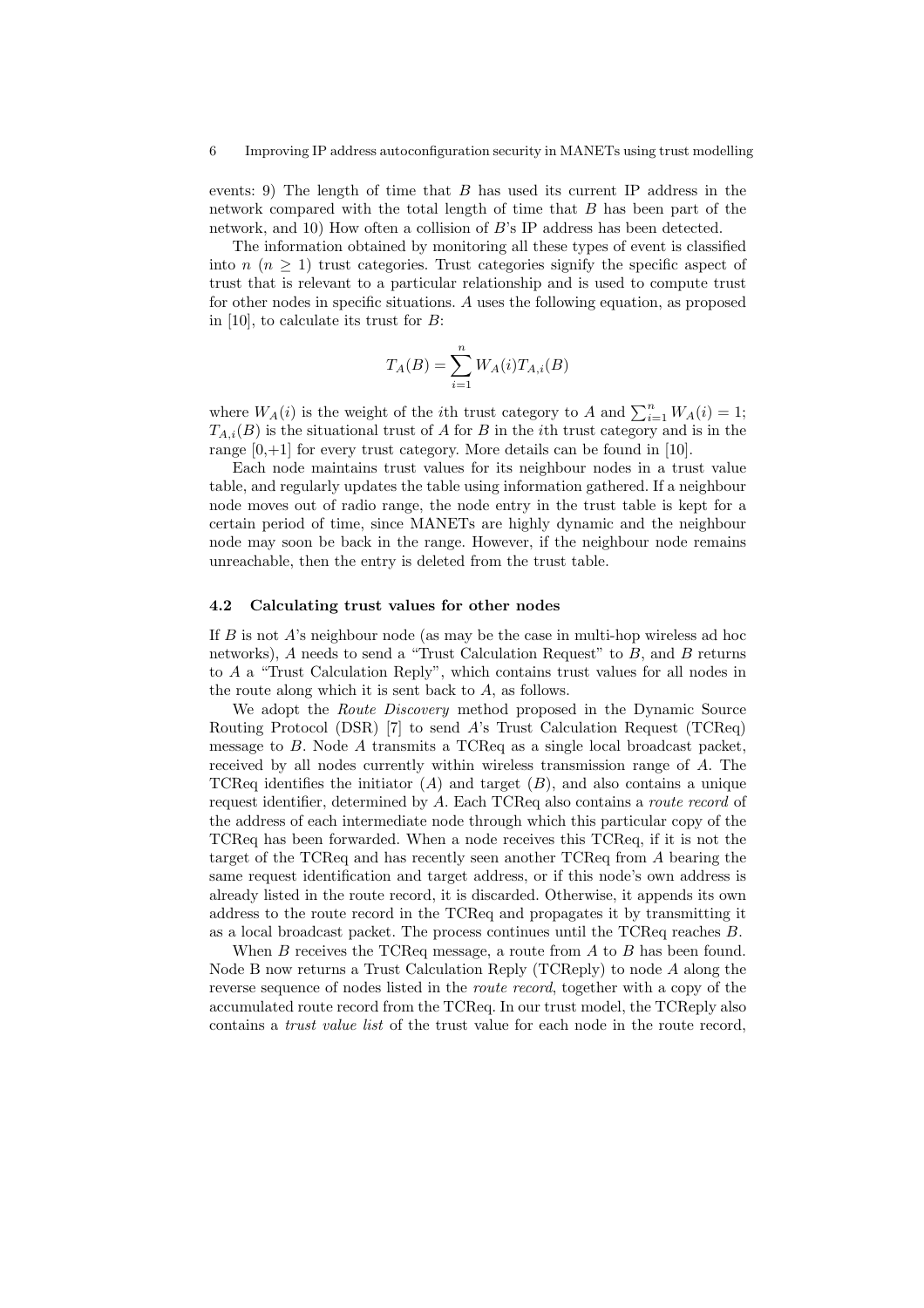as calculated by its predecessor in the route. That is, whenever a node in this route receives a TCReply, it forwards the message to the preceding node on the route and appends to the trust value list its trust value for the succeeding node on the route, i.e. the node which forwarded the TCReply to it.



Fig. 1. A route from  $A$  to  $B$ 

For example, as shown in Figure 1, when a TCReq is sent along the route  $A \to C \to D \to E \to B$  and arrives at B, a route is found, and the route record is ACDEB. B will send a TCReply back to A along the route  $B \to E \to D \to$  $C \to A$ . The immediate nodes E, D, and C append  $T_E(B)$ ,  $T_D(E)$ ,  $T_C(D)$  to the trust value list respectively when they send back the TCReply. Therefore, when node A receives the TCReply, it will obtain a trust value list  $(T_E(B), T_D(E))$ ,  $T<sub>C</sub>(D)$ ; it will also have  $T<sub>A</sub>(C)$  from its own trust value table. Thus, A finds a route to B and also trust values for all the nodes in this route.

Following the above procedure, A may find one or more routes to B. Since there might be malicious nodes present, A will check if each route is a valid route, i.e., if all the trust values in the TCReply message are above A's threshold acceptable trust value  $T_A^*$ . Observe that when a malicious node receives a TCReply, it can change any of the trust values in the trust value list it receives, which only contains trust values for succeeding nodes on the route. However, it cannot change the trust value of any other node for itself. Suppose the route received by A consists of nodes  $A = N_0, N_1, \ldots, N_i = B$ . If a certain trust value  $T_{N_m}(N_{m+1})$  on this route is below  $T_A^*$ , then either node  $N_{m+1}$  is a malicious node or another node  $N_k(k \leq m)$  is a malicious node and has intentionally changed the trust value list when it received the TCReply. Therefore, when A obtains the trust list, it will learn that there is at least one malicious node in the route, and this route is therefore regarded as an invalid route.

If there is no valid route from  $A$  to  $B$ ,  $A$  cannot calculate its trust value for B. In order to prevent certain attacks (see below), A is obliged to regard B as a potentially malicious node. Given that malicious nodes are rare, this situation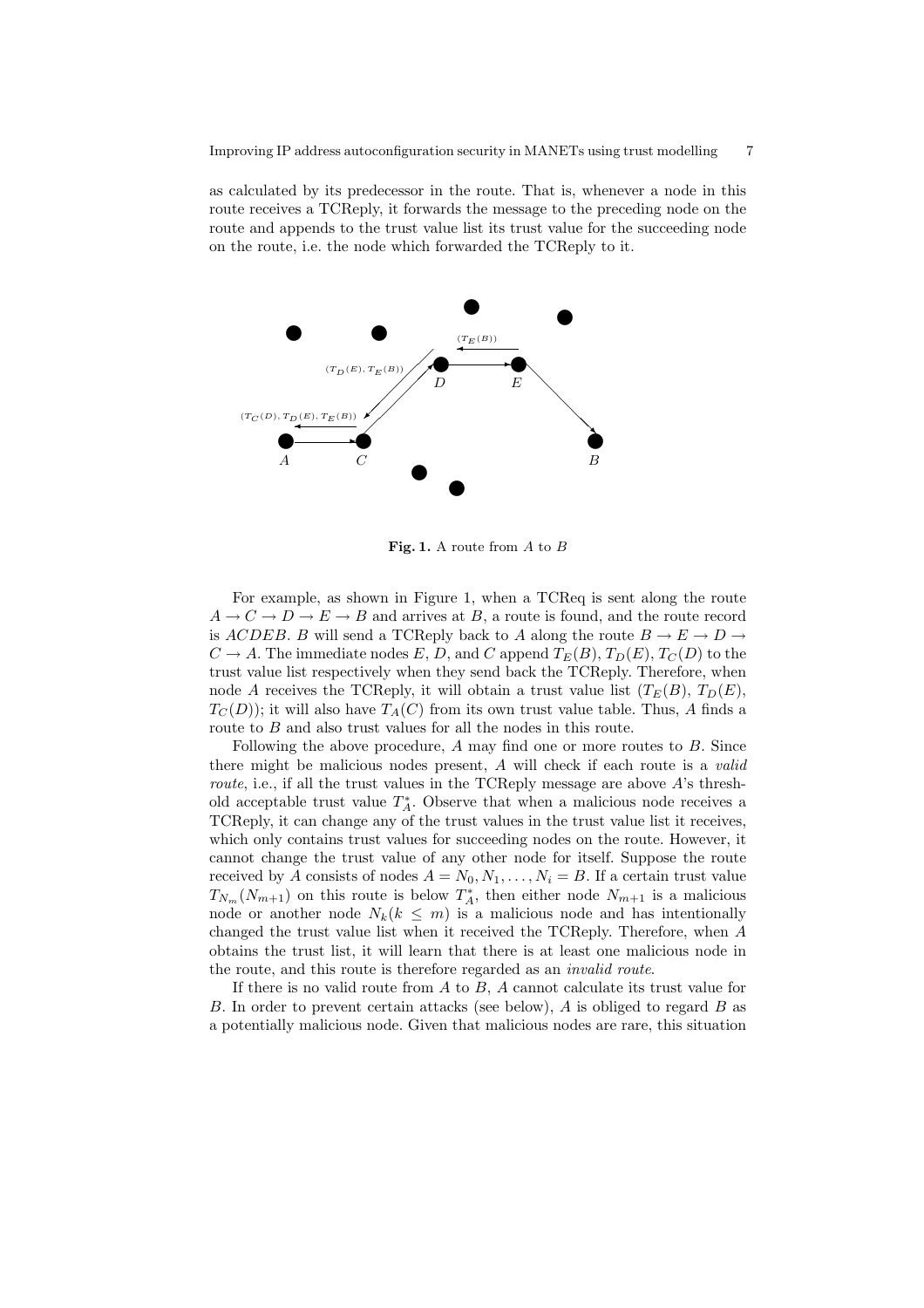is unlikely to occur frequently. If there does exist at least one valid route from A to B, then we can calculate the trust value of node A for node B based on the weighted average of the trust values of the nodes preceding node B on all valid routes for node B, and the weight of each route is based on the trust rating of all the intermediate nodes on each valid route. Suppose the route  $R$  is a valid route from  $A$  to  $B$ , denoted by:

$$
N_{0,R} \to N_{1,R} \to N_{2,R} \to \dots \to N_{i-2,R} \to N_{i-1,R} \to N_{i,R}
$$

where  $N_{0,R} = A$  and  $N_{i,R} = B$ . A can then calculate the *trust weight* for route R by computing the geometric average of the trust values listed in the TCReply in route R (all these trust values are above  $T_A^*$  given that R is a valid route):

$$
W_{A,B}(R)=\prod_{j=0}^{i-2}T_{N_{j,R}}(N_{j+1,R})^{\frac{1}{i-1}}
$$

 $A$ 's trust value for node  $B$  is computed as the weighted arithmetic average of the trust values of A for B on all valid routes,  $R_1, R_2, \ldots, R_q$ , say.

$$
T_A(B) = \frac{1}{\sum_{h=1}^g W_{A,B}(R_h)} \sum_{h=1}^g (W_{A,B}(R_h) T_{N_{i-1},R_h}(B))
$$

Node A only calculates its trust value for B when needed, and A will not store this trust value in its trust table. This is particularly appropriate for highly dynamic ad hoc networks.

#### 4.3 Analysis

An underlying assumption for the scheme described above is that a node is considered malicious if it does not adhere to the protocols used in the network. Under this definition, two types of malicious node can be identified. Firstly, a node may be malicious all the time, i.e. it will behave maliciously when interacting with other nodes for all types of network traffic; it may also be malicious in its behaviour with respect to the trust model by sending incorrect trust values to requesting nodes. This type of malicious node behaviour can be detected by its neighbours, and thus we can expect that an honest neighbour will maintain a low trust value for such a node.

Alternatively, a node can behave honestly for all network interactions, and only behave maliciously with respect to trust model functionality. In our scheme, malicious nodes of this type will not be detected by other nodes, and the calculation of trust values will potentially be affected by these nodes. This is therefore an example of a vulnerability in our trust model approach. Hence, in the analysis below, we assume that all malicious nodes are of the first type, and we can assume that a misbehaving node will be detected by its neighbour nodes.

The trust value of any node  $A$  for any other node  $B$  in the network can be calculated. We claim that the existence of a small number of malicious nodes will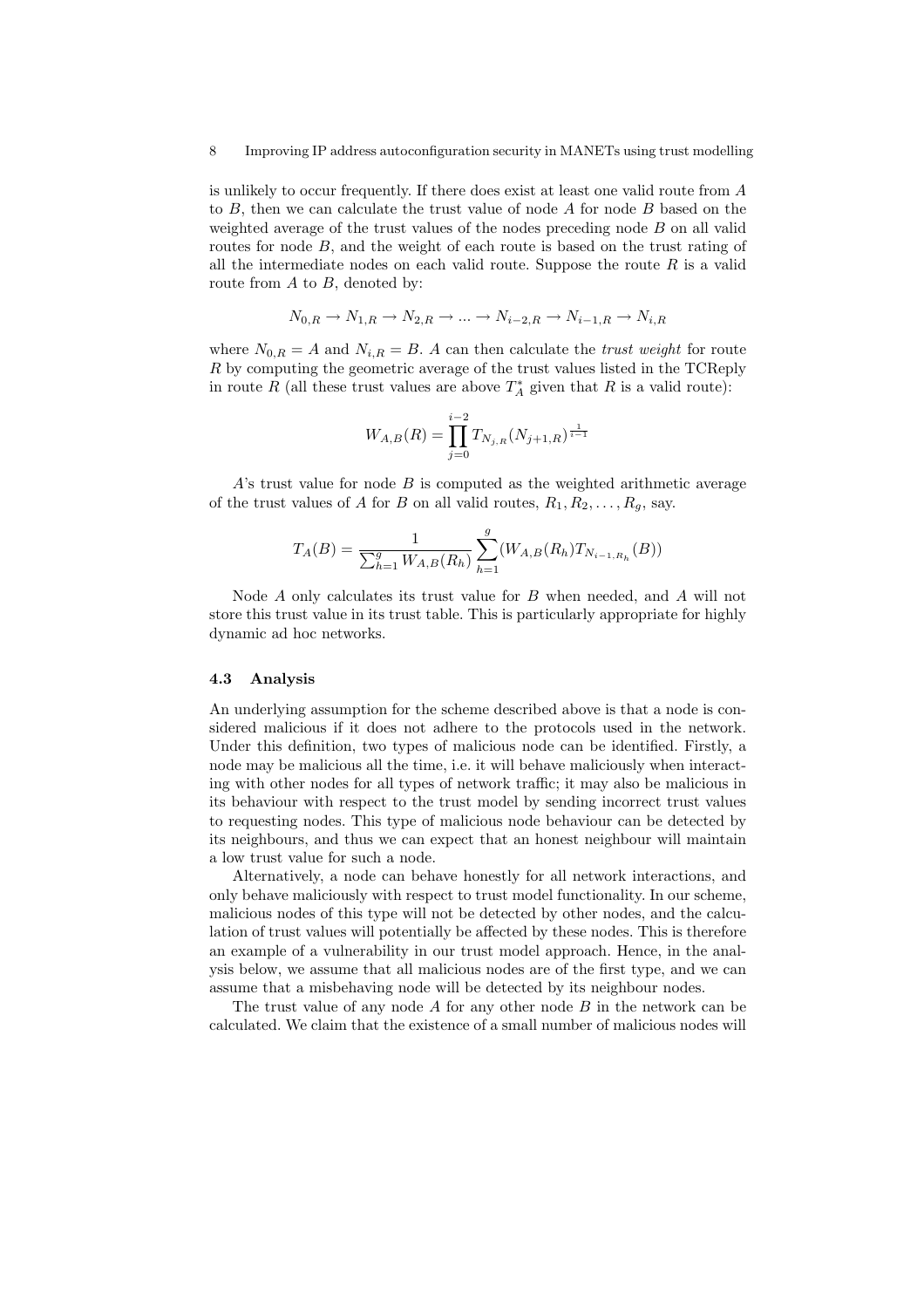not affect the calculation of the trust values. First note that, if B is A's neighbour node, A calculates its trust value based on information it gathers itself, which will not be affected by the existence of malicious nodes. Otherwise, A calculates its trust value for B based on the trust values listed in the TCReply in one or more routes from A to B.

If there are malicious nodes in a route  $R$  from  $A$  to  $B$ , then there will be a unique malicious node  $N_{k,R}$  'closest' to A on this route – all nodes on this route that are closer to A can therefore be trusted not to modify the trust value list. Consider the route R:

$$
A = N_{1,R} \to \cdots \to N_{k-1,R} \to N_{k,R} \to N_{k+1,R} \to \cdots \to N_{i,R} = B
$$

where  $N_{k,R}$  is malicious and  $N_{k-1,R}$  is honest. When the TCReply message from B to A is forwarded to node  $N_{k,R}$  by node  $N_{k+1,R}$ , node  $N_{k,R}$  appends  $T_{N_{k,R}}(N_{k+1,R})$  to the trust value list and send this TCReply message to node  $N_{k-1,R}$ . Since node  $N_{k,R}$  is a malicious node, it may deliberately modify (lower or raise) some of the trust values in the trust value list, i.e. any of  $(T_{k,R}(N_{k+1,R}),$  $T_{N_{k+1,R}}(N_{k+2,R}), \cdots, T_{N_{i-1,R}}(N_{i,R}))$ . Moreover, other malicious nodes on this route may collude and raise each other's trust values. However,  $T_{N_{k-1,R}}(N_{k,R})$ should be very low, since the maliciousness of  $N_{k,R}$  will be detected by its honest neighbour node  $N_{k-1,R}$ . When A receives the TCReply message, A will regard this route as invalid, and will not use this route to calculate its trust value for B. Hence all intermediate nodes in a valid route must be honest.

The number of malicious nodes that our trust model can tolerate varies depending on the network topology. Our scheme requires at least one valid route from  $A$  to  $B$  in order to calculate the trust value of  $A$  for  $B$ . If at any time, no valid route from  $A$  to  $B$  is found,  $A$  cannot calculate a trust value for  $B$ . In this case, if  $A$  regards  $B$  as an honest node, a malicious node  $B$  can attack our trust model by modifying the *route record* when B receives a request message, or by just ignoring this request message to prevent A from finding a valid route to B. Thus, as mentioned in Section 4.2, if A cannot calculate a trust value for  $B$ , then  $A$  must treat  $B$  as as a potentially malicious node. If this trust model is used in the scheme described in Section 3,  $A$  adds  $B$  to its *blacklist*. However, a MANET is highly dynamic. A can calculate its trust value for B and update its blacklist frequently as long as a new valid route from A to B can be found when the topology of the network changes. All honest nodes will adhere to our trust model and make sure that the TCReply messages are sent back correctly.

The model suffers from Sybil attacks, where a node fraudulently uses multiple identities. We can use other methods to prevent Sybil attacks; for example, it may be possible to use trusted functionality in a node to provide a unique node identity. A detailed discussion of such techniques is outside the scope of this paper. We also ignored the problem posed by malicious nodes impersonating honest nodes. This problem cannot be completely overcome without using origin authentication mechanisms. We assume that, in environments where impersonation is likely to be a problem, an authentication mechanism is in place, i.e. fake TCReply messages sent by a malicious node will be detected. Many protocols